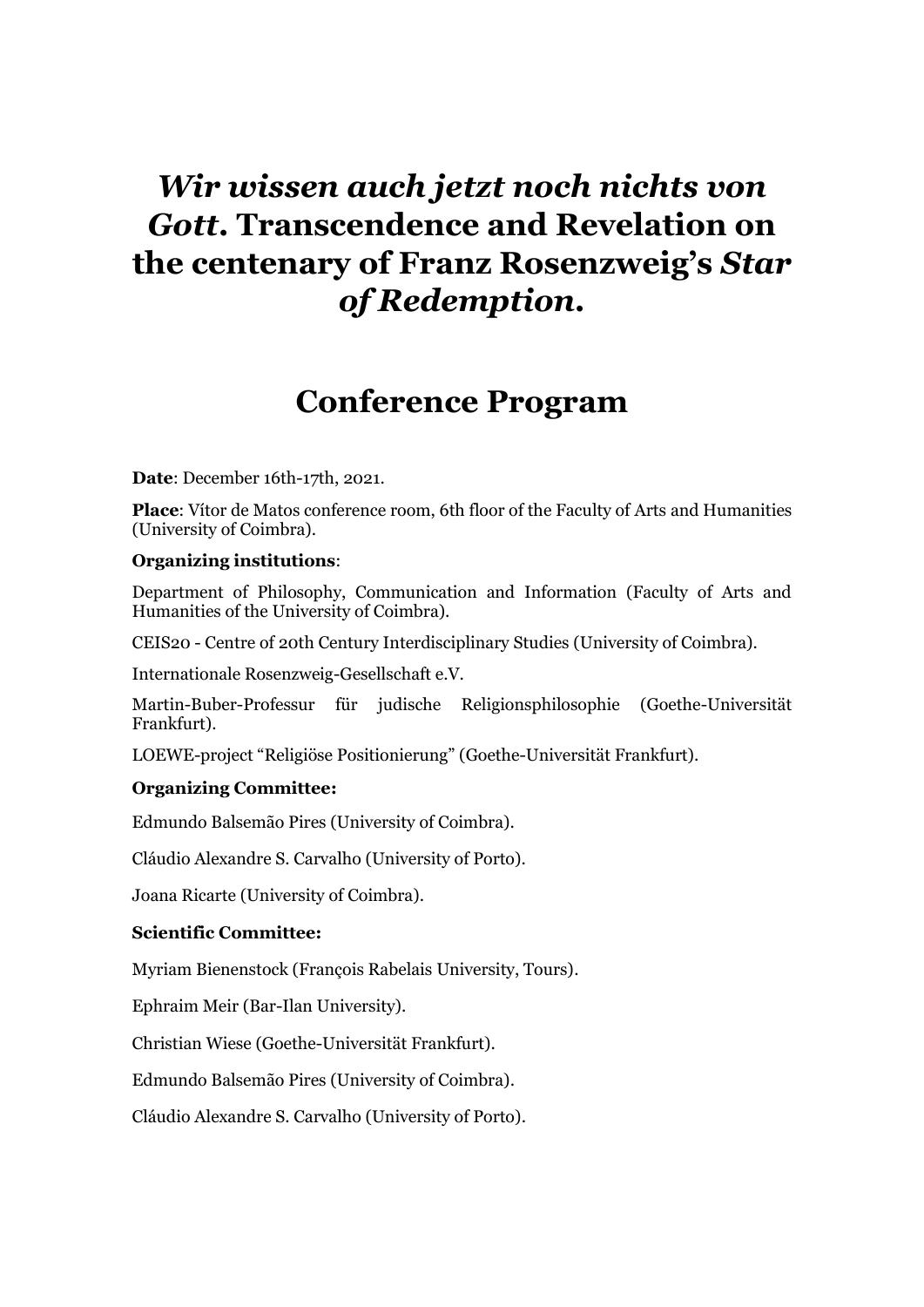# Thursday, 16. Day 1.

# **8:30 - 9:00 - Official Opening**

#### **9:00 - 9:55**

(P) Myriam Bienenstock (Université François Rabelais) - Revelation and Dialogue in Franz Rosenzweig.

#### **10:00 - 11:20**

- (P) Gabriella Caponigro (Sapienza Università di Roma) At the sources of the concept of revelation. The *Paralipomena* in the genesis of the *Star*.
- (O) Evyatar Varman (Hebrew University of Jerusalem) From Creation to Revelation: Language in the *Star of Redemption*.
- (O) Emeline Durand (Université de Bourgogne) Erfahrende Philosophie. Philosopher après *L'Étoile*.

## **11:20 - Coffee break**

#### **11:40 - 13:25**

- (P) Roberto Navarrete Alonso (Universidad Complutense de Madrid) Crítica de la violencia y filosofía de la historia en Franz Rosenzweig y Walter Benjamin, 100 años después.
- (O) Leopoldo Sandonà (Theological Faculty of Triveneto) Rosenzweig, philosophy of history and eschatology.
- (P) Pierfrancesco Fiorato (Università degli Studi di Parma) Vorwegnahme und Aufschub als Gestalten der Neutralisierung. Über Scholems Auseinandersetzung mit Rosenzweigs Theorie der Erlösung.
- (O) Ido Ben Harush (Yale University) The Miracle: Franz Rosenzweig and Isaac Breuer.

#### **13:25 - Lunch**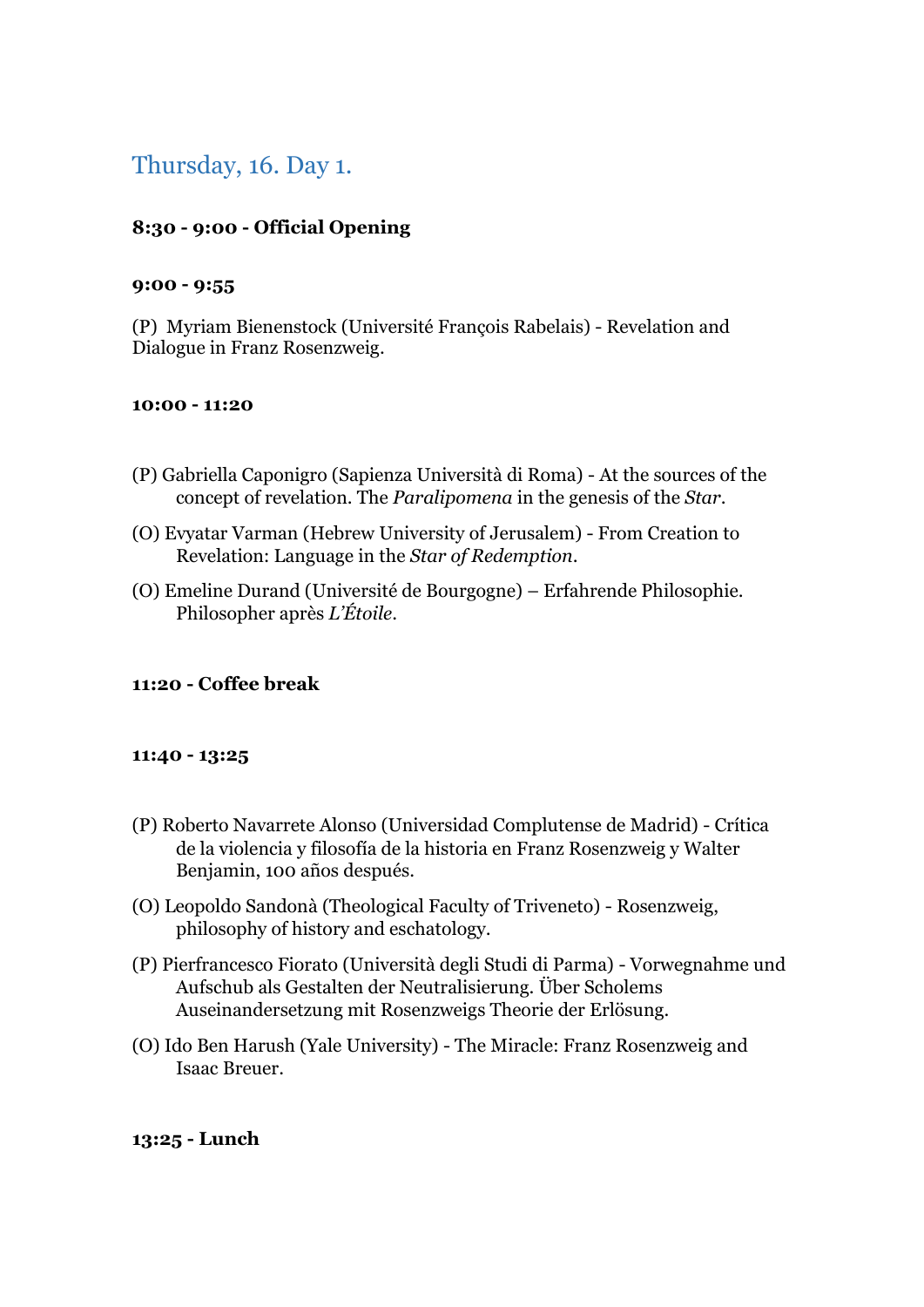#### **14:30 - 15:25**

(O) Benjamin Pollock (Hebrew University of Jerusalem) – "Gewähr der Ewigkeit": The Systematic Function of Judaism and Christianity in *The Star of Redemption*.

#### **15:30 - 16:50**

- (P) Edmundo Balsemão Pires (Universidade de Coimbra), Transcendence as Sociability – The path leading from Rosenzweig to Levinas.
- (O) Karl Sengupta (University of Texas At Dallas) Levinas, Rosenzweig, And Antitheodicy. Kenotic Resonances in Levinas and Rosenzweig.
- (P) Jacob Levi (Connecticut College) Immanence, Transcendence, and Exceedance in Rosenzweig's Star of Redemption and Levinas' *Totality and Infinity*.

#### **16:50 - Coffee break**

#### **17:10 - 17:40**

#### **Coimbra Philosophical Lectures**

(P) Ephraim Meir (Bar Ilan University) - The *Star of Redemption* in the Perspective of an Interreligious Theology.

#### **17:40 - 19:30**

### **Special Panel on The Inter-religious Theology of Prof. Ephraim Meir in light of the** *Star of Redemption*

- (P) Hanoch Ben Pazi (Bar Ilan University) The Revolutionary Aspects of Ephraim Meir's Theology – Rosenzweigian Thoughts.
- (P) Monika D. Kaminska (Universität Hamburg) Some reflection on the concept of interreligious dialogue and "trans-different thinking" by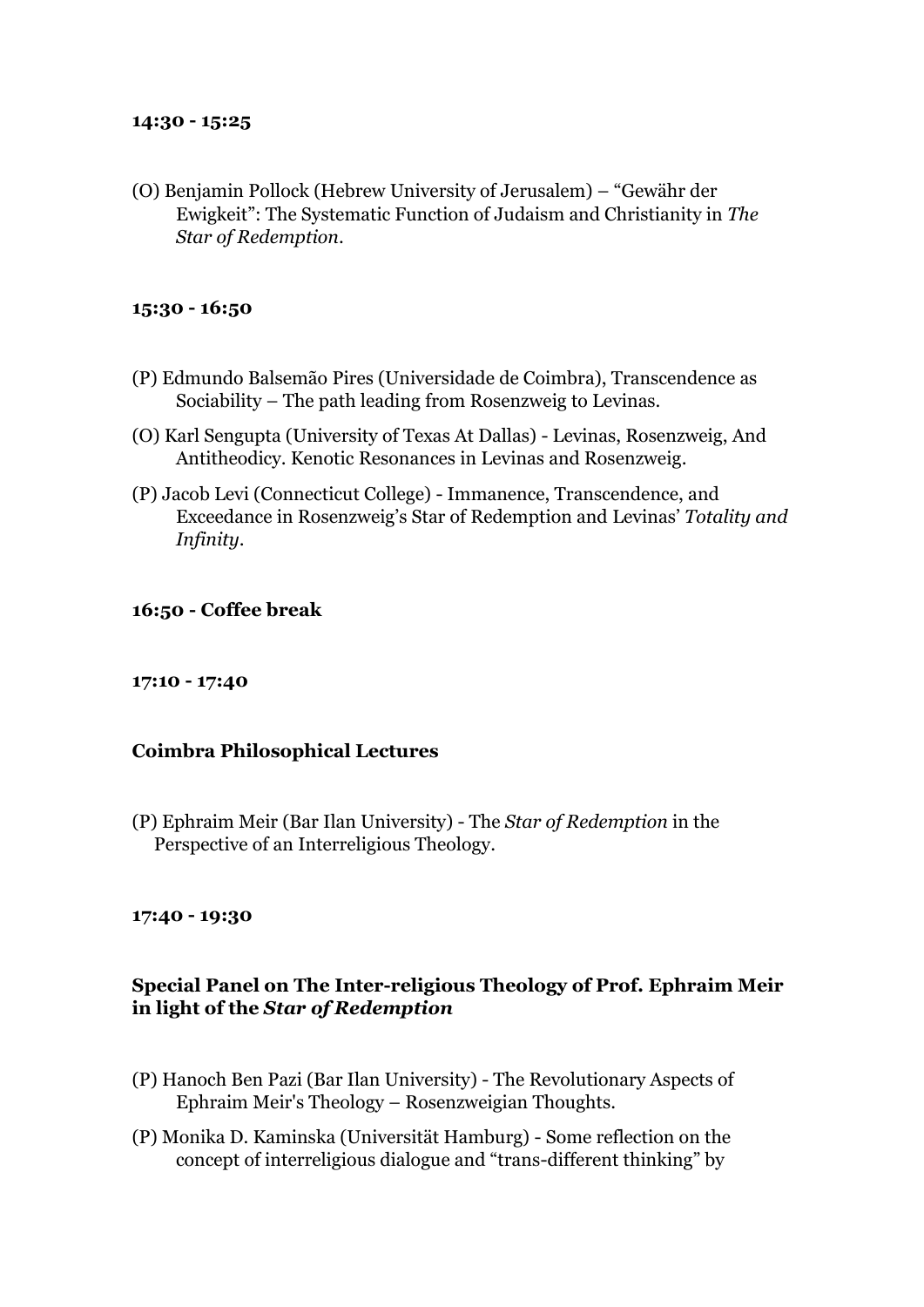Ephraim Meir in the light of Rosenzweig's "new thinking" in his book *Star of Redemption*.

- (P) Miriam Feldmann Kaye (Bar Ilan University) The Existentialist Figure of Abraham in Ephraim Meir's Dialogical Interpretation of Franz Rosenzweig.
- Édouard Robberechts (Aix Marseille Université) Un dialogue des cultures religieuses dans *L'Etoile de la Rédemption* de Franz Rosenzweig ?

### **21:00 - Conference Dinner**

# Friday, 17. Day 2.

### **9:00 - 9:55**

(O) Danielle Cohen-Levinas (Sorbonne Université) – "Et Dieu vit que c'était bon".

#### **10:00 - 11:20**

- (P) Francesco Ciglia (Università «Gabriele d'Annunzio») Bien plus que de la "religion". Le projet spéculatif de Franz Rosenzweig.
- (O) Olga Belmonte García (Universidad Complutense de Madrid) F. Rosenzweig y E. Levinas: la resistencia ética a la totalidad.
- (P) Hilan Bensusan (University of Brasilia) The cost of integrating Rosenzweig's path into philosophy.

#### **11:20 - Coffee break**

#### **11:40 - 13:00**

(P) Monika D. Kaminska (Universität Hamburg) - Dialogical education and the Importance of Time (of the Moment) in Franz Rosenzweig's writings: *The Star of Redemption* and "Of Bildung there is no end".

(P) Naomi Tanaka (Minami Kyusyu University) - Messianism and the Direction of Education.